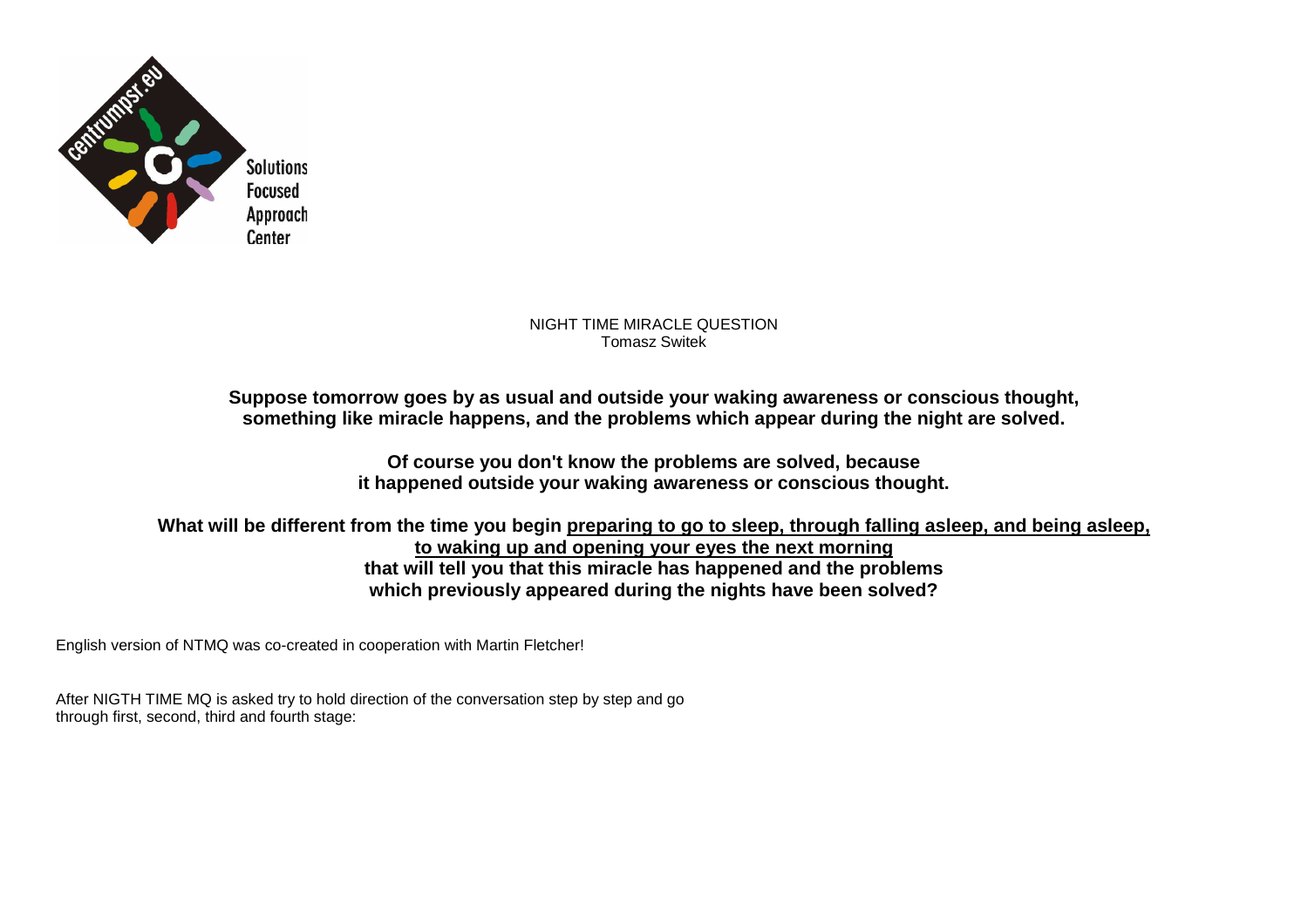| THE FIRST<br><b>STAGE</b><br>Preparing<br>to sleep               | Conversation is focusing on client's<br>"doing", his activities, thoughts,<br>visions, convictions, contacts and<br>relationships with other people,<br>which where present in that<br>situation. Conversation is less<br>focusing on feelings.                                                                                                                                                                                               | What will you do, to prepare to sleep in a good way? How/In what way will you make your bed? How will you take<br>care about your good mood? What is good for you to eat, drink before go to sleep? How will you take care about<br>good atmosphere in your room – abort the air, the best temperature?<br>What thoughts will be in your mind? What will you think about going to sleep, and sleeping time? What will you think<br>about coming night? On what, will you focus your thoughts? What will make you sure, that you are safe?<br>What will happen between you and other people? What will these people see, when they will look on you, and your<br>preparing to sleeping time?<br>In what mood you will be? What will you feel? |
|------------------------------------------------------------------|-----------------------------------------------------------------------------------------------------------------------------------------------------------------------------------------------------------------------------------------------------------------------------------------------------------------------------------------------------------------------------------------------------------------------------------------------|----------------------------------------------------------------------------------------------------------------------------------------------------------------------------------------------------------------------------------------------------------------------------------------------------------------------------------------------------------------------------------------------------------------------------------------------------------------------------------------------------------------------------------------------------------------------------------------------------------------------------------------------------------------------------------------------------------------------------------------------|
| <b>THE</b><br><b>SECOND</b><br><b>STAGE</b><br>Falling<br>asleep | On the beginning of this stage,<br>conversation is focusing on client's<br>"doing", and after that we are going<br>to talk about client's thoughts,<br>visions and convictions. Next the<br>strongest attention in conversation<br>is focusing on feelings, which are<br>coming from the body. Also it is<br>conversation about seeing and<br>reclaiming outside signals with a<br>little bit talking about thoughts which<br>are going with. | Where will you lie down? What will you do, when you will be lying?<br>About what will you think during lying? In what way will you be thinking about it? With what, falling asleep will<br>associate for you?<br>How will you feel? What will you feel? In what way will you be breathing? How your heart will be beating? How will<br>you feel your body, muscles? What your eyes, eyelids will feel? What sounds will be coming to you? What will you<br>see a few seconds before fall asleep? What thoughts will be in your mind a few seconds before fall asleep?                                                                                                                                                                        |